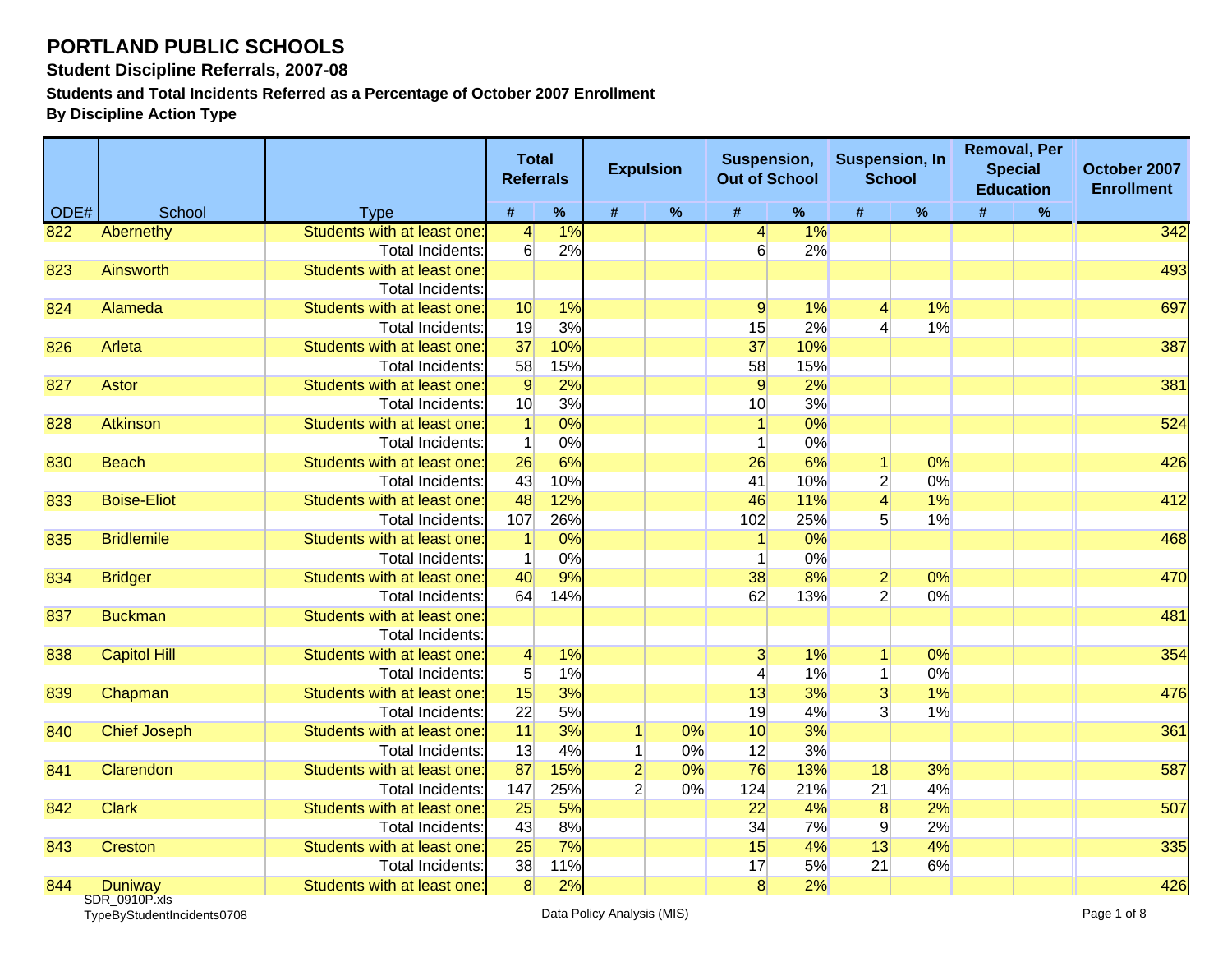### **Student Discipline Referrals, 2007-08**

**Students and Total Incidents Referred as a Percentage of October 2007 Enrollment**

|      |                      |                             | <b>Total</b><br><b>Referrals</b> |      |              | <b>Expulsion</b> | Suspension,<br><b>Out of School</b> |      | <b>Suspension, In</b> | <b>School</b> |         | <b>Removal, Per</b><br><b>Special</b><br><b>Education</b> | October 2007<br><b>Enrollment</b> |
|------|----------------------|-----------------------------|----------------------------------|------|--------------|------------------|-------------------------------------|------|-----------------------|---------------|---------|-----------------------------------------------------------|-----------------------------------|
| ODE# | School               | <b>Type</b>                 | #                                | $\%$ | #            | $\%$             | $\pmb{\#}$                          | $\%$ | #                     | $\%$          | #       | $\%$                                                      |                                   |
|      |                      | <b>Total Incidents:</b>     | 22                               | 5%   |              |                  | 22                                  | 5%   |                       |               |         |                                                           |                                   |
| 847  | Faubion              | Students with at least one: | 38                               | 11%  | $\mathbf{1}$ | 0%               | 38                                  | 11%  |                       |               |         |                                                           | 355                               |
|      |                      | <b>Total Incidents:</b>     | 54                               | 15%  |              | 0%               | 53                                  | 15%  |                       |               |         |                                                           |                                   |
| 2413 | <b>Forest Park</b>   | Students with at least one: | $\overline{3}$                   | 1%   |              |                  | $\overline{3}$                      | 1%   |                       |               |         |                                                           | 502                               |
|      |                      | <b>Total Incidents:</b>     | $\overline{3}$                   | 1%   |              |                  | 3                                   | 1%   |                       |               |         |                                                           |                                   |
| 850  | Glencoe              | Students with at least one: | 16                               | 3%   |              |                  | 12                                  | 2%   | $\overline{7}$        | 1%            |         |                                                           | 506                               |
|      |                      | Total Incidents:            | 30                               | 6%   |              |                  | 20                                  | 4%   | 10                    | 2%            |         |                                                           |                                   |
| 854  | <b>Grout</b>         | Students with at least one  | 11                               | 3%   |              |                  | 10                                  | 3%   | $\overline{1}$        | 0%            |         |                                                           | 349                               |
|      |                      | <b>Total Incidents:</b>     | 16                               | 5%   |              |                  | 15                                  | 4%   |                       | 0%            |         |                                                           |                                   |
| 855  | <b>Hayhurst</b>      | Students with at least one: | $\overline{7}$                   | 2%   |              |                  | $\overline{7}$                      | 2%   |                       |               |         |                                                           | 329                               |
|      |                      | Total Incidents:            | 11                               | 3%   |              |                  | 11                                  | 3%   |                       |               |         |                                                           |                                   |
| 857  | Hollyrood - Fernwood | Students with at least one: | 42                               | 7%   |              |                  | 42                                  | 7%   |                       |               |         |                                                           | 578                               |
|      |                      | Total Incidents:            | 61                               | 11%  |              |                  | 61                                  | 11%  |                       |               |         |                                                           |                                   |
| 860  | <b>Humboldt</b>      | Students with at least one: | 32                               | 14%  | $\vert$      | 0%               | 31                                  | 13%  | $\overline{4}$        | 2%            | $\vert$ | 0%                                                        | 235                               |
|      |                      | Total Incidents:            | 47                               | 20%  |              | 0%               | 41                                  | 17%  | $\overline{4}$        | 2%            |         | 0%                                                        |                                   |
| 861  | Irvington            | Students with at least one: | 19                               | 4%   |              |                  | 18                                  | 4%   | $\mathbf{1}$          | 0%            |         |                                                           | 505                               |
|      |                      | <b>Total Incidents:</b>     | 26                               | 5%   |              |                  | 25                                  | 5%   | 1                     | 0%            |         |                                                           |                                   |
| 862  | James John           | Students with at least one: | 39                               | 9%   |              |                  | 16                                  | 4%   | 31                    | 7%            |         |                                                           | 430                               |
|      |                      | <b>Total Incidents:</b>     | 68                               | 16%  |              |                  | 21                                  | 5%   | 47                    | 11%           |         |                                                           |                                   |
| 864  | <b>Kelly</b>         | Students with at least one: | 25                               | 5%   |              |                  | 24                                  | 5%   |                       | 0%            |         |                                                           | 464                               |
|      |                      | Total Incidents:            | 32                               | 7%   |              |                  | 31                                  | 7%   |                       | 0%            |         |                                                           |                                   |
| 866  | <b>King</b>          | Students with at least one: | 45                               | 10%  |              |                  | 44                                  | 10%  | 1                     | 0%            |         |                                                           | 453                               |
|      |                      | <b>Total Incidents:</b>     | 63                               | 14%  |              |                  | 62                                  | 14%  | 1                     | 0%            |         |                                                           |                                   |
| 868  | Laurelhurst          | Students with at least one: | $\overline{3}$                   | 1%   |              |                  |                                     |      | $\overline{3}$        | 1%            |         |                                                           | 536                               |
|      |                      | Total Incidents:            | 6                                | 1%   |              |                  |                                     |      | $6 \mid$              | 1%            |         |                                                           |                                   |
| 869  | Lee                  | Students with at least one: | 15                               | 4%   | $\mathbf 1$  | 0%               | 13                                  | 4%   | $\overline{4}$        | 1%            |         |                                                           | 367                               |
|      |                      | <b>Total Incidents:</b>     | 25                               | 7%   | 1            | 0%               | 20                                  | 5%   | 4                     | 1%            |         |                                                           |                                   |
| 870  | Lent                 | Students with at least one: | 42                               | 9%   |              | 0%               | 42                                  | 9%   |                       | 0%            |         |                                                           | 475                               |
|      |                      | Total Incidents:            | 91                               | 19%  |              | 0%               | 87                                  | 18%  | 3 <sup>1</sup>        | 1%            |         |                                                           |                                   |
| 871  | Lewis                | Students with at least one: | 6                                | 2%   |              |                  | $\overline{5}$                      | 2%   | $\overline{3}$        | 1%            |         |                                                           | 310                               |
|      |                      | <b>Total Incidents:</b>     | 12                               | 4%   |              |                  | $\overline{7}$                      | 2%   | 5 <sup>1</sup>        | 2%            |         |                                                           |                                   |
| 872  | Llewellyn            | Students with at least one: | $\overline{9}$                   | 3%   |              |                  | 9                                   | 3%   |                       | 0%            |         |                                                           | 341                               |
|      |                      | Total Incidents:            | 18                               | 5%   |              |                  | 16                                  | 5%   | $\overline{2}$        | 1%            |         |                                                           |                                   |
| 873  | Maplewood            | Students with at least one: | $\overline{3}$                   | 1%   |              |                  | $\overline{2}$                      | 1%   |                       | 0%            |         |                                                           | 308                               |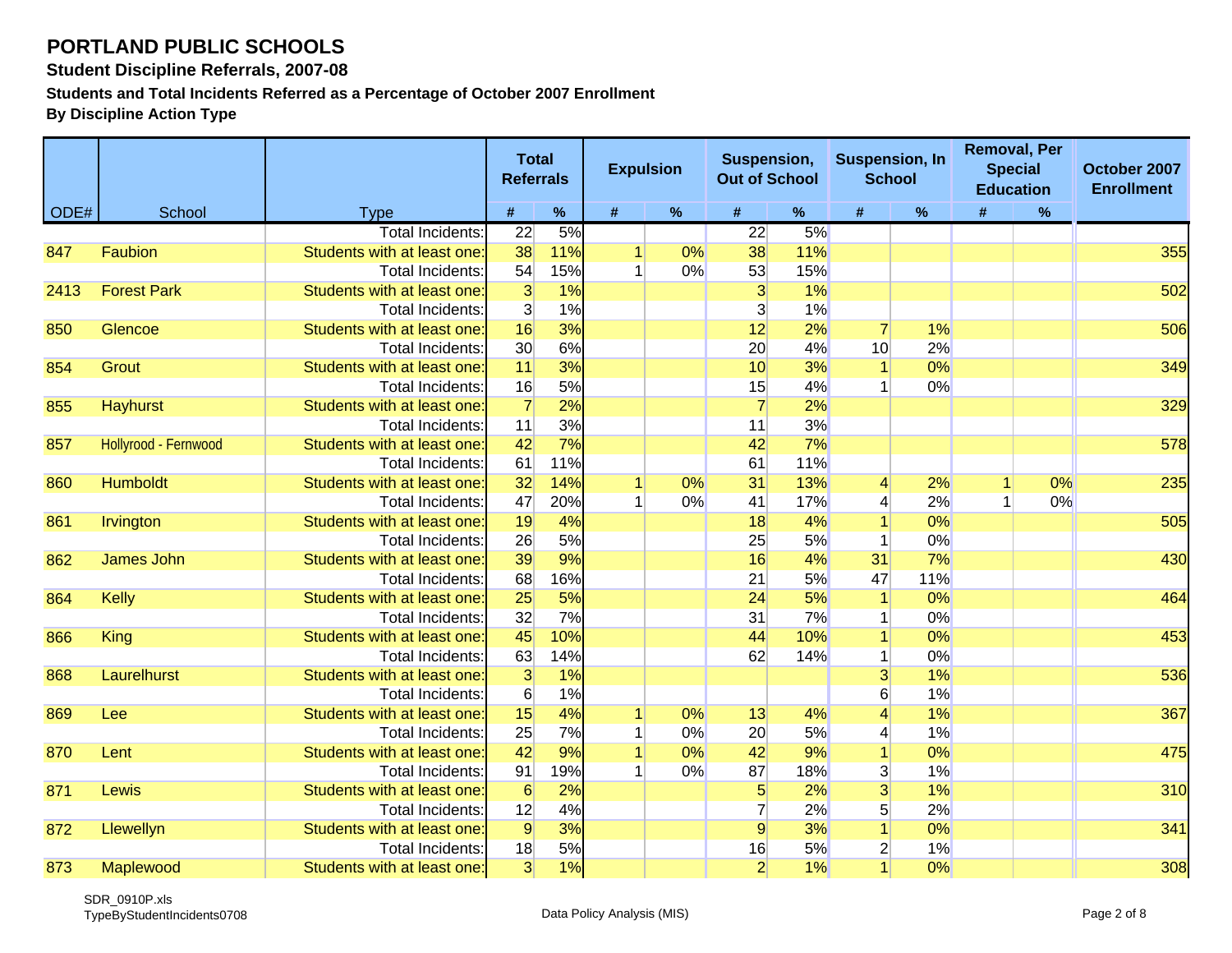### **Student Discipline Referrals, 2007-08**

**Students and Total Incidents Referred as a Percentage of October 2007 Enrollment**

|      |                        |                             | <b>Total</b><br><b>Referrals</b> |      |                      | <b>Expulsion</b> | Suspension,<br><b>Out of School</b> |      | <b>Suspension, In</b><br><b>School</b> |      | <b>Special</b> | <b>Removal, Per</b><br><b>Education</b> | October 2007<br><b>Enrollment</b> |
|------|------------------------|-----------------------------|----------------------------------|------|----------------------|------------------|-------------------------------------|------|----------------------------------------|------|----------------|-----------------------------------------|-----------------------------------|
| ODE# | School                 | <b>Type</b>                 | $\pmb{\#}$                       | $\%$ | #                    | $\%$             | $\pmb{\#}$                          | $\%$ | #                                      | $\%$ | $\#$           | $\%$                                    |                                   |
|      |                        | <b>Total Incidents:</b>     | $\vert 3 \vert$                  | 1%   |                      |                  | 2 <sup>2</sup>                      | 1%   | $\vert$ 1                              | 0%   |                |                                         |                                   |
| 1278 | <b>Markham</b>         | Students with at least one: | 22                               | 6%   |                      |                  | 11                                  | 3%   | 15                                     | 4%   |                |                                         | 349                               |
|      |                        | <b>Total Incidents:</b>     | 40                               | 11%  |                      |                  | 14                                  | 4%   | 26                                     | 7%   |                |                                         |                                   |
| 875  | <b>Marysville</b>      | Students with at least one: | 48                               | 12%  |                      | 0%               | 38                                  | 9%   | 20                                     | 5%   |                |                                         | 407                               |
|      |                        | Total Incidents:            | 118                              | 29%  | 1                    | 0%               | 91                                  | 22%  | 26                                     | 6%   |                |                                         |                                   |
| 878  | <b>Ockley Green</b>    | Students with at least one: | 110                              | 28%  | $5\overline{)}$      | 1%               | 106                                 | 27%  | 17                                     | 4%   |                |                                         | 389                               |
|      |                        | Total Incidents:            | 253                              | 65%  | 5                    | 1%               | 229                                 | 59%  | 19                                     | 5%   |                |                                         |                                   |
| 879  | Peninsula              | Students with at least one: | 32                               | 10%  |                      |                  | 23                                  | 7%   | 16                                     | 5%   |                |                                         | 326                               |
|      |                        | Total Incidents:            | 56                               | 17%  |                      |                  | 35                                  | 11%  | 21                                     | 6%   |                |                                         |                                   |
| 883  | Richmond               | Students with at least one: | $\overline{7}$                   | 2%   |                      |                  | $\overline{5}$                      | 1%   | $\overline{2}$                         | 0%   |                |                                         | 436                               |
|      |                        | Total Incidents:            | $\overline{7}$                   | 2%   |                      |                  | 5                                   | 1%   | $\overline{2}$                         | 0%   |                |                                         |                                   |
| 1299 | <b>Rieke</b>           | Students with at least one: | $\overline{3}$                   | 1%   |                      |                  | $\overline{3}$                      | 1%   |                                        |      |                |                                         | 322                               |
|      |                        | <b>Total Incidents:</b>     | $\overline{3}$                   | 1%   |                      |                  | $\overline{3}$                      | 1%   |                                        |      |                |                                         |                                   |
| 884  | <b>Rigler</b>          | Students with at least one: | 37                               | 7%   |                      |                  | 33                                  | 6%   | $\overline{8}$                         | 1%   |                |                                         | 562                               |
|      |                        | Total Incidents:            | 66                               | 12%  |                      |                  | 57                                  | 10%  | $\mathbf{Q}$                           | 2%   |                |                                         |                                   |
| 829  | <b>Rosa Parks</b>      | Students with at least one: | 64                               | 11%  |                      |                  | 64                                  | 11%  |                                        |      |                |                                         | 562                               |
|      |                        | <b>Total Incidents:</b>     | 86                               | 15%  |                      |                  | 86                                  | 15%  |                                        |      |                |                                         |                                   |
| 885  | <b>Roseway Heights</b> | Students with at least one: | 83                               | 13%  | 5 <sup>5</sup>       | 1%               | 82                                  | 12%  | $\mathbf{1}$                           | 0%   |                |                                         | 660                               |
|      |                        | <b>Total Incidents:</b>     | 157                              | 24%  | $5 \mid$             | 1%               | 151                                 | 23%  | 1                                      | 0%   |                |                                         |                                   |
| 886  | <b>Sabin</b>           | Students with at least one: | 31                               | 7%   |                      |                  | 27                                  | 6%   | 14                                     | 3%   |                |                                         | 451                               |
|      |                        | <b>Total Incidents:</b>     | 71                               | 16%  |                      |                  | 54                                  | 12%  | 17                                     | 4%   |                |                                         |                                   |
| 887  | <b>Scott</b>           | Students with at least one: | 78                               | 14%  |                      |                  | 77                                  | 14%  | $\overline{2}$                         | 0%   |                |                                         | 539                               |
|      |                        | <b>Total Incidents:</b>     | 133                              | 25%  |                      |                  | 131                                 | 24%  | $\overline{2}$                         | 0%   |                |                                         |                                   |
| 889  | <b>Sitton</b>          | Students with at least one: | 48                               | 15%  |                      |                  | 47                                  | 15%  |                                        | 0%   |                |                                         | 315                               |
|      |                        | Total Incidents:            | 78                               | 25%  |                      |                  | 77                                  | 24%  |                                        | 0%   |                |                                         |                                   |
| 890  | <b>Skyline</b>         | Students with at least one: |                                  |      |                      |                  |                                     |      |                                        |      |                |                                         | 258                               |
|      |                        | Total Incidents:            |                                  |      |                      |                  |                                     |      |                                        |      |                |                                         |                                   |
| 892  | Stephenson             | Students with at least one: | $\overline{2}$                   | 1%   |                      |                  |                                     |      | $\overline{2}$                         | 1%   |                |                                         | 320                               |
|      |                        | <b>Total Incidents:</b>     | $\overline{2}$                   | 1%   |                      |                  |                                     |      | $\overline{2}$                         | 1%   |                |                                         |                                   |
| 893  | Sunnyside Env.         | Students with at least one: | 13                               | 2%   |                      |                  | 10                                  | 2%   | $5\overline{)}$                        | 1%   |                |                                         | 542                               |
|      |                        | Total Incidents:            | 16                               | 3%   |                      |                  | 11                                  | 2%   | 5 <sup>5</sup>                         | 1%   |                |                                         |                                   |
| 895  | Vernon                 | Students with at least one: | 81                               | 18%  |                      |                  | 73                                  | 16%  | 21                                     | 5%   | $\overline{3}$ | 1%                                      | 453                               |
|      |                        | Total Incidents:            | 189                              | 42%  |                      |                  | 157                                 | 35%  | 29                                     | 6%   | 3              | 1%                                      |                                   |
| 896  | <b>Vestal</b>          | Students with at least one: | 28                               | 7%   | $\blacktriangleleft$ | 0%               | 25                                  | 6%   | $\overline{5}$                         | 1%   |                |                                         | 389                               |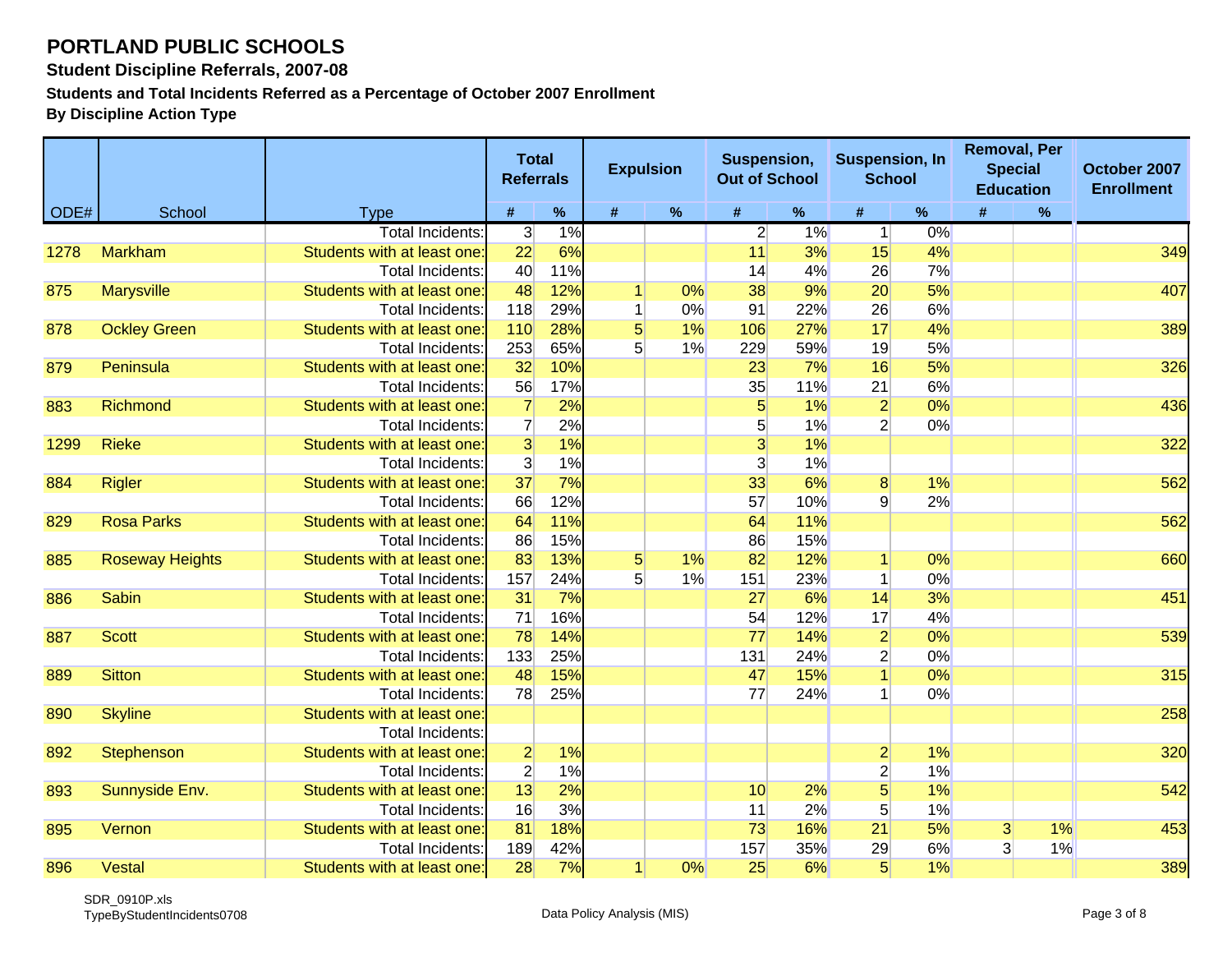#### **Student Discipline Referrals, 2007-08**

### **Students and Total Incidents Referred as a Percentage of October 2007 Enrollment**

|      |                           |                             | <b>Total</b><br><b>Referrals</b> |     | <b>Expulsion</b> |       | Suspension,<br><b>Out of School</b> |       | <b>Suspension, In</b><br><b>School</b> |    | <b>Removal, Per</b><br><b>Special</b><br><b>Education</b> |    | October 2007<br><b>Enrollment</b> |
|------|---------------------------|-----------------------------|----------------------------------|-----|------------------|-------|-------------------------------------|-------|----------------------------------------|----|-----------------------------------------------------------|----|-----------------------------------|
| ODE# | School                    | <b>Type</b>                 | #                                | %   | #                | $\%$  | #                                   | $\%$  | #                                      | %  | #                                                         | %  |                                   |
|      |                           | Total Incidents:            | 49                               | 13% |                  | 0%    | 43                                  | 11%   |                                        | 1% |                                                           |    |                                   |
| 900  | <b>Whitman</b>            | Students with at least one: | 27                               | 7%  |                  |       | 26                                  | 7%    |                                        | 1% |                                                           |    | 370                               |
|      |                           | Total Incidents:            | 39                               | 11% |                  |       | 33                                  | 9%    | 6                                      | 2% |                                                           |    |                                   |
| 1364 | <b>Winterhaven School</b> | Students with at least one: |                                  | 0%  |                  |       |                                     | $0\%$ |                                        |    |                                                           |    | 335                               |
|      |                           | Total Incidents:            |                                  | 0%  |                  |       |                                     | 0%    |                                        |    |                                                           |    |                                   |
| 902  | Woodlawn                  | Students with at least one: | 82                               | 19% |                  |       | 74                                  | 17%   | 19                                     | 4% |                                                           |    | 424                               |
|      |                           | Total Incidents:            | 143                              | 34% |                  |       | 123                                 | 29%   | 20                                     | 5% |                                                           |    |                                   |
| 903  | Woodmere                  | Students with at least one: | 14                               | 3%  |                  |       | 10                                  | 2%    |                                        | 1% |                                                           |    | 418                               |
|      |                           | Total Incidents:            | 24                               | 6%  |                  |       | 19                                  | 5%    |                                        | 1% |                                                           |    |                                   |
| 904  | <b>Woodstock</b>          | Students with at least one: | 35                               | 9%  |                  |       | 22                                  | 5%    | 16                                     | 4% |                                                           |    | 407                               |
|      |                           | Total Incidents:            | 54                               | 13% |                  |       | 36                                  | 9%    | 18                                     | 4% |                                                           |    |                                   |
|      | <b>Elementary Schools</b> | Students with at least one: | 1,536                            | 6%  | 19               | 0%    | 1,378                               | 6%    | 286                                    |    | 1%<br>0%                                                  |    | 24,404                            |
|      |                           | Total Incidents: 2,750      |                                  | 11% | 19               | $0\%$ | 2,359                               | 10%   | 368                                    | 2% |                                                           | 0% |                                   |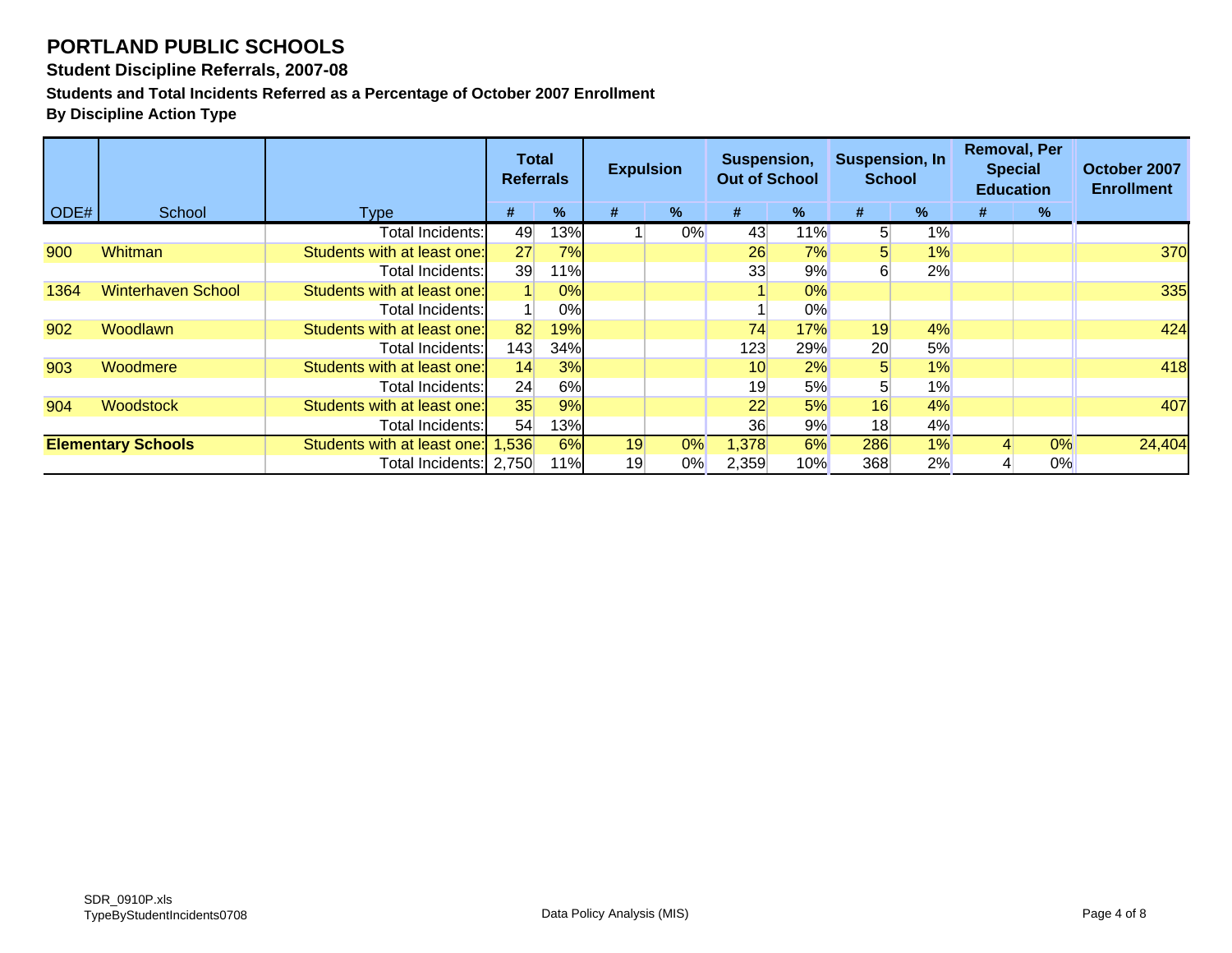### **Student Discipline Referrals, 2007-08**

**Students and Total Incidents Referred as a Percentage of October 2007 Enrollment**

|      |                       |                             | <b>Total</b><br><b>Referrals</b> |     | <b>Expulsion</b> |       | Suspension,<br><b>Out of School</b> |      | <b>Suspension, In</b><br><b>School</b> |      | <b>Removal, Per</b><br><b>Special</b><br><b>Education</b> |               | October 2007<br><b>Enrollment</b> |
|------|-----------------------|-----------------------------|----------------------------------|-----|------------------|-------|-------------------------------------|------|----------------------------------------|------|-----------------------------------------------------------|---------------|-----------------------------------|
| ODE# | School                | <b>Type</b>                 | #                                | %   | #                | $\%$  | #                                   | $\%$ | #                                      | $\%$ | #                                                         | $\frac{9}{6}$ |                                   |
| 831  | <b>Beaumont</b>       | Students with at least one: | 101                              | 22% | $\overline{2}$   | 0%    | 74                                  | 16%  | 65                                     | 14%  |                                                           |               | 460                               |
|      |                       | Total Incidents:            | 273                              | 59% | $\overline{2}$   | $0\%$ | 182                                 | 40%  | 89                                     | 19%  |                                                           |               |                                   |
| 832  | <b>Binnsmead</b>      | Students with at least one: | 55                               | 16% |                  | 1%    | 52                                  | 15%  |                                        | 0%   |                                                           |               | 346                               |
|      |                       | Total Incidents:            | 84                               | 24% |                  | 1%    | 78                                  | 23%  | $\overline{2}$                         | 1%   |                                                           |               |                                   |
| 1363 | da Vinci              | Students with at least one: | 21                               | 5%  |                  |       | 21                                  | 5%   |                                        | 1%   |                                                           |               | 458                               |
|      |                       | Total Incidents:            | 38                               | 8%  |                  |       | 32                                  | 7%   | 6                                      | 1%   |                                                           |               |                                   |
| 849  | George                | Students with at least one: | 85                               | 26% | 3 <sup>1</sup>   | 1%    | 85                                  | 26%  | 8 <sup>1</sup>                         | 2%   |                                                           |               | 328                               |
|      |                       | <b>Total Incidents:</b>     | 215                              | 66% | 3                | 1%    | 201                                 | 61%  | 11                                     | 3%   |                                                           |               |                                   |
| 852  | Gray                  | Students with at least one: | 25                               | 6%  |                  |       | 25                                  | 6%   |                                        | 0%   |                                                           |               | 421                               |
|      |                       | Total Incidents:            | 46                               | 11% |                  |       | 45                                  | 11%  |                                        | 0%   |                                                           |               |                                   |
| 858  | <b>Hosford</b>        | Students with at least one: | 63                               | 12% | $\overline{2}$   | 0%    | 51                                  | 10%  | 26                                     | 5%   |                                                           |               | 516                               |
|      |                       | Total Incidents:            | 120                              | 23% | $\overline{2}$   | 0%    | 84                                  | 16%  | 34                                     | 7%   |                                                           |               |                                   |
| 1277 | <b>Jackson</b>        | Students with at least one: | 36                               | 5%  |                  |       | 32                                  | 4%   |                                        | 1%   |                                                           |               | 714                               |
|      |                       | Total Incidents:            | 47                               | 7%  |                  |       | 40                                  | 6%   |                                        | 1%   |                                                           |               |                                   |
| 1243 | Lane                  | Students with at least one: | 140                              | 29% | $\overline{9}$   | 2%    | 139                                 | 28%  | $\overline{3}$                         | 1%   |                                                           |               | 489                               |
|      |                       | Total Incidents:            | 278                              | 57% | $\overline{9}$   | 2%    | 265                                 | 54%  |                                        | 1%   |                                                           |               |                                   |
| 877  | Mt Tabor              | Students with at least one: | 46                               | 8%  | $\overline{2}$   | $0\%$ | 37                                  | 6%   | 20                                     | 3%   |                                                           |               | 588                               |
|      |                       | Total Incidents:            | 77                               | 13% | $\overline{2}$   | 0%    | 52                                  | 9%   | 23                                     | 4%   |                                                           |               |                                   |
| 888  | Sellwood              | Students with at least one: | 44                               | 10% |                  | $0\%$ | 43                                  | 9%   |                                        |      |                                                           |               | 459                               |
|      |                       | Total Incidents:            | 86                               | 19% |                  | 0%    | 85                                  | 19%  |                                        |      |                                                           |               |                                   |
| 898  | <b>West Sylvan</b>    | Students with at least one: | 46                               | 5%  |                  |       | 33                                  | 4%   | 15                                     | 2%   |                                                           |               | 886                               |
|      |                       | Total Incidents:            | 66                               | 7%  |                  |       | 50 <sup>°</sup>                     | 6%   | 16                                     | 2%   |                                                           |               |                                   |
|      | <b>Middle Schools</b> | Students with at least one: | 658                              | 12% | 23               | 0%    | 589                                 | 10%  | 151                                    | 3%   |                                                           |               | 5,665                             |
|      |                       | Total Incidents:            | 1,330                            | 23% | 23               | 0%    | 1,114                               | 20%  | 193                                    | 3%   |                                                           |               |                                   |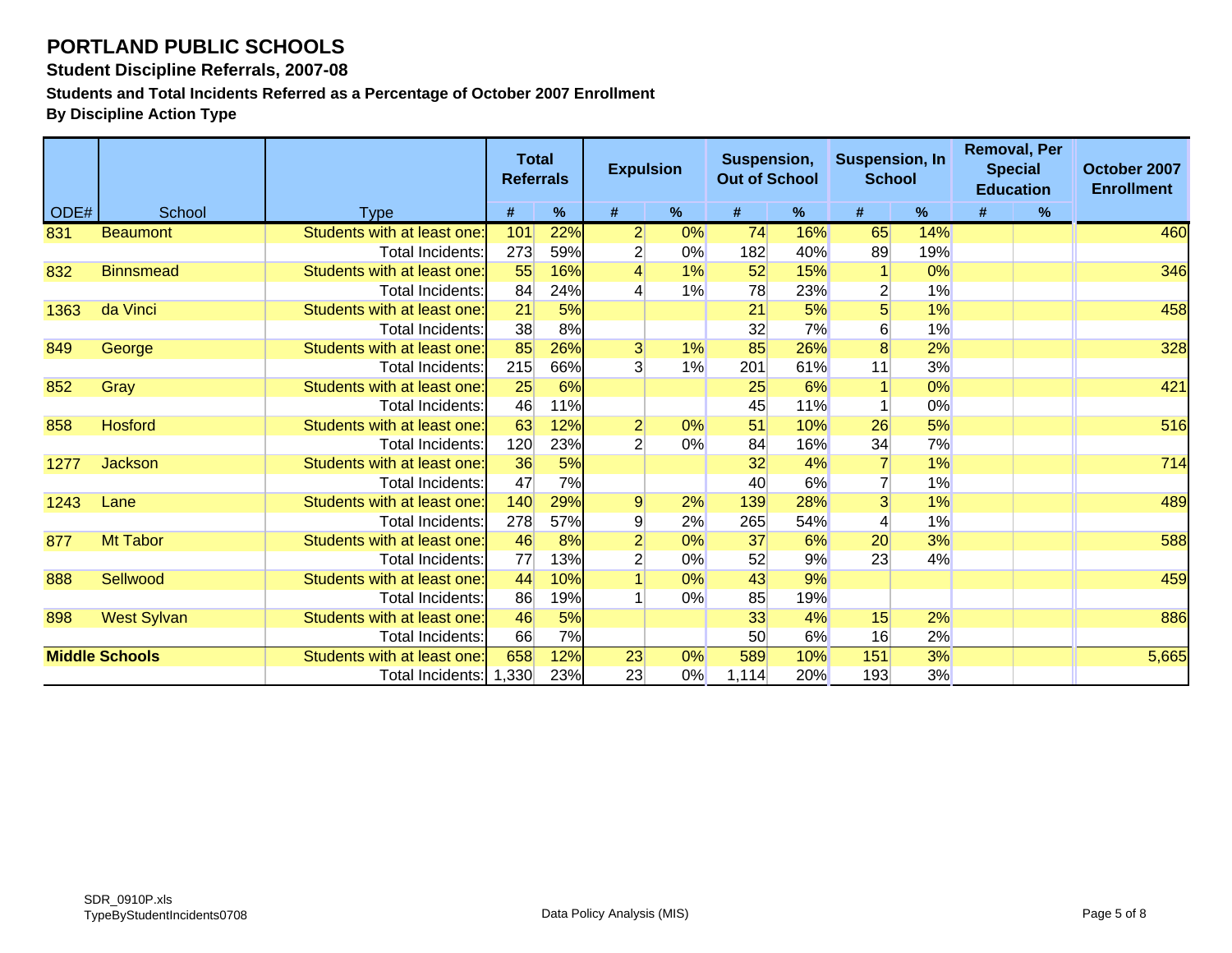### **Student Discipline Referrals, 2007-08**

**Students and Total Incidents Referred as a Percentage of October 2007 Enrollment**

|      |                           |                                                 | <b>Total</b><br><b>Referrals</b> |            | <b>Expulsion</b>         |             | Suspension,<br><b>Out of School</b> |            | <b>Suspension, In</b><br><b>School</b> |                  |                          | <b>Removal, Per</b><br><b>Special</b><br><b>Education</b> | October 2007<br><b>Enrollment</b> |
|------|---------------------------|-------------------------------------------------|----------------------------------|------------|--------------------------|-------------|-------------------------------------|------------|----------------------------------------|------------------|--------------------------|-----------------------------------------------------------|-----------------------------------|
| ODE# | School                    | <b>Type</b>                                     | #                                | %          | #                        | $\%$        | #                                   | $\%$       | #                                      | $\%$             | #                        | %                                                         |                                   |
| 906  | <b>Benson Polytechnic</b> | Students with at least one:                     | 97                               | 8%         | 3 <sup>1</sup>           | 0%          | 94                                  | 8%         | $\vert 4 \vert$                        | 0%               |                          |                                                           | 1,218                             |
|      |                           | Total Incidents:                                | 127                              | 10%        | $\overline{3}$           | 0%          | 120                                 | 10%        | 4                                      | 0%               |                          |                                                           |                                   |
| 909  | Cleveland                 | Students with at least one:                     | 85                               | 6%         | 9                        | 1%          | 76                                  | 5%         | 5 <sup>1</sup>                         | 0%               |                          |                                                           | 1,528                             |
|      |                           | <b>Total Incidents:</b>                         | 118                              | 8%         | 9 <sup>1</sup>           | 1%          | 104                                 | 7%         | 5                                      | 0%               |                          |                                                           |                                   |
| 911  | Franklin                  | Students with at least one:                     | 157                              | 13%        | 9                        | 1%          | 50                                  | 4%         | 123                                    | 10%              |                          |                                                           | 1,233                             |
|      |                           | Total Incidents:                                | 265                              | 21%        | 9 <sup>°</sup>           | 1%          | 71                                  | 6%         | 185                                    | 15%              |                          |                                                           |                                   |
| 912  | Grant                     | Students with at least one:                     | 55                               | 3%         | $6 \mid$                 | 0%          | 51                                  | 3%         |                                        |                  |                          |                                                           | 1,642                             |
|      |                           | Total Incidents:                                | 74                               | 5%         | 6                        | 0%          | 68                                  | 4%         |                                        |                  |                          |                                                           |                                   |
| 913  | <b>Jefferson</b>          | Students with at least one                      | 234                              | 33%        |                          |             | 204                                 | 29%        | 83                                     | 12%              |                          |                                                           | 707                               |
|      |                           | Total Incidents:                                | 464                              | 66%        |                          |             | 326                                 | 46%        | 138                                    | 20%              |                          |                                                           |                                   |
| 914  | Lincoln                   | Students with at least one:                     | 34                               | 2%         | $\vert 4 \vert$          | 0%          | 28                                  | 2%         | $\overline{3}$                         | 0%               |                          |                                                           | 1,404                             |
|      |                           | Total Incidents:                                | 40                               | 3%         | $\vert$                  | 0%          | 33                                  | 2%         | $\overline{3}$                         | 0%               |                          |                                                           |                                   |
| 915  | <b>Madison</b>            | Students with at least one                      | 138                              | 16%        | $\overline{9}$           | 1%          | 128                                 | 15%        | 19                                     | 2%               |                          |                                                           | 859                               |
|      |                           | Total Incidents:                                | 243                              | 28%        | 9                        | 1%          | 212                                 | 25%        | 22                                     | 3%               |                          |                                                           |                                   |
| 917  | <b>Marshall Campus</b>    | Students with at least one                      | 156<br>270                       | 20%<br>35% | $5\overline{)}$          | 1%          | 153                                 | 20%<br>34% | $\overline{\mathcal{L}}$               | 1%               |                          | 0%<br>0%                                                  | 775                               |
| 4153 | <b>BizTech</b>            | Total Incidents:<br>Students with at least one: | 49                               | 19%        | 5                        | 1%<br>$0\%$ | 260<br>47                           | 18%        | 4                                      | 1%<br>$0\%$      |                          | $0\%$                                                     | 262                               |
|      |                           | Total Incidents:                                | 72                               | 27%        |                          | 0%          | 69                                  | 26%        |                                        | $0\%$            |                          | 0%                                                        |                                   |
| 4154 | <b>PAIS</b>               | Students with at least one                      | 36                               | 16%        | 3 <sup>l</sup>           | 1%          | 35                                  | 16%        | $\overline{2}$                         | 1%               |                          |                                                           | 219                               |
|      |                           | Total Incidents:                                | 54                               | 25%        | $\overline{\mathcal{E}}$ | $1\%$       | 49                                  | 22%        |                                        | 1%               |                          |                                                           |                                   |
| 4156 | <b>RAA</b>                | Students with at least one:                     | 71                               | 24%        |                          | 0%          | 71                                  | 24%        |                                        | 0%               |                          |                                                           | 294                               |
|      |                           | <b>Total Incidents:</b>                         | 144                              | 49%        |                          | 0%          | 142                                 | 48%        |                                        | $0\%$            |                          |                                                           |                                   |
| 918  | <b>Roosevelt Campus</b>   | Students with at least one:                     | 114                              | 16%        | 3 <sup>1</sup>           | 0%          | 104                                 | 14%        | 23                                     | 3%               | 3 <sup>1</sup>           | 0%                                                        | 730                               |
|      |                           | <b>Total Incidents:</b>                         | 215                              | 29%        | $\overline{3}$           | 0%          | 183                                 | 25%        | 26                                     | 4%               | 3                        | 0%                                                        |                                   |
| 4162 | <b>ACT</b>                | Students with at least one:                     | 31                               | 11%        |                          | 0%          | 30                                  | 11%        | $\Delta$                               | 1%               | $\overline{2}$           | 1%                                                        | 279                               |
|      |                           | <b>Total Incidents:</b>                         | 72                               | 26%        |                          | 0%          | 65                                  | 23%        | 4                                      | 1%               | $\overline{2}$           | 1%                                                        |                                   |
| 4165 | <b>POWER</b>              | Students with at least one                      | 54                               | 24%        |                          |             | 48                                  | 21%        | 16                                     | 7%               |                          | $0\%$                                                     | 229                               |
|      |                           | Total Incidents:                                | 96                               | 42%        |                          |             | 76                                  | 33%        | 19                                     | 8%               |                          | 0%                                                        |                                   |
| 4164 | <b>SEIS</b>               | Students with at least one                      | 30                               | 14%        | $\overline{2}$           | 1%          | 27                                  | 12%        | $\overline{3}$                         | 1%               |                          |                                                           | 222                               |
|      |                           | Total Incidents:                                | 47                               | 21%        | $\overline{2}$           | 1%          | 42                                  | 19%        | 3                                      | 1%               |                          |                                                           |                                   |
| 922  | Wilson                    | Students with at least one:                     | 82                               | 5%         | $\vert 4 \vert$          | 0%          | 51                                  | 3%         | 44                                     | 3%               |                          |                                                           | 1,533                             |
|      |                           | <b>Total Incidents:</b>                         | 130                              | 8%         | $\overline{4}$           | 0%          | 66                                  | 4%         | 60                                     | 4%               |                          |                                                           |                                   |
|      | <b>High Schools</b>       | Students with at least one:                     | 1,148                            | 10%        | 52                       | $0\%$       | 935                                 | 8%         | 308                                    | $\overline{3\%}$ | $\overline{\mathcal{A}}$ | $0\%$                                                     | 11,629                            |
|      |                           | Total Incidents:                                | 1,946                            | 17%        | 52                       | 0%          | 1,443                               | 12%        | 447                                    | 4%               | 4                        | 0%                                                        |                                   |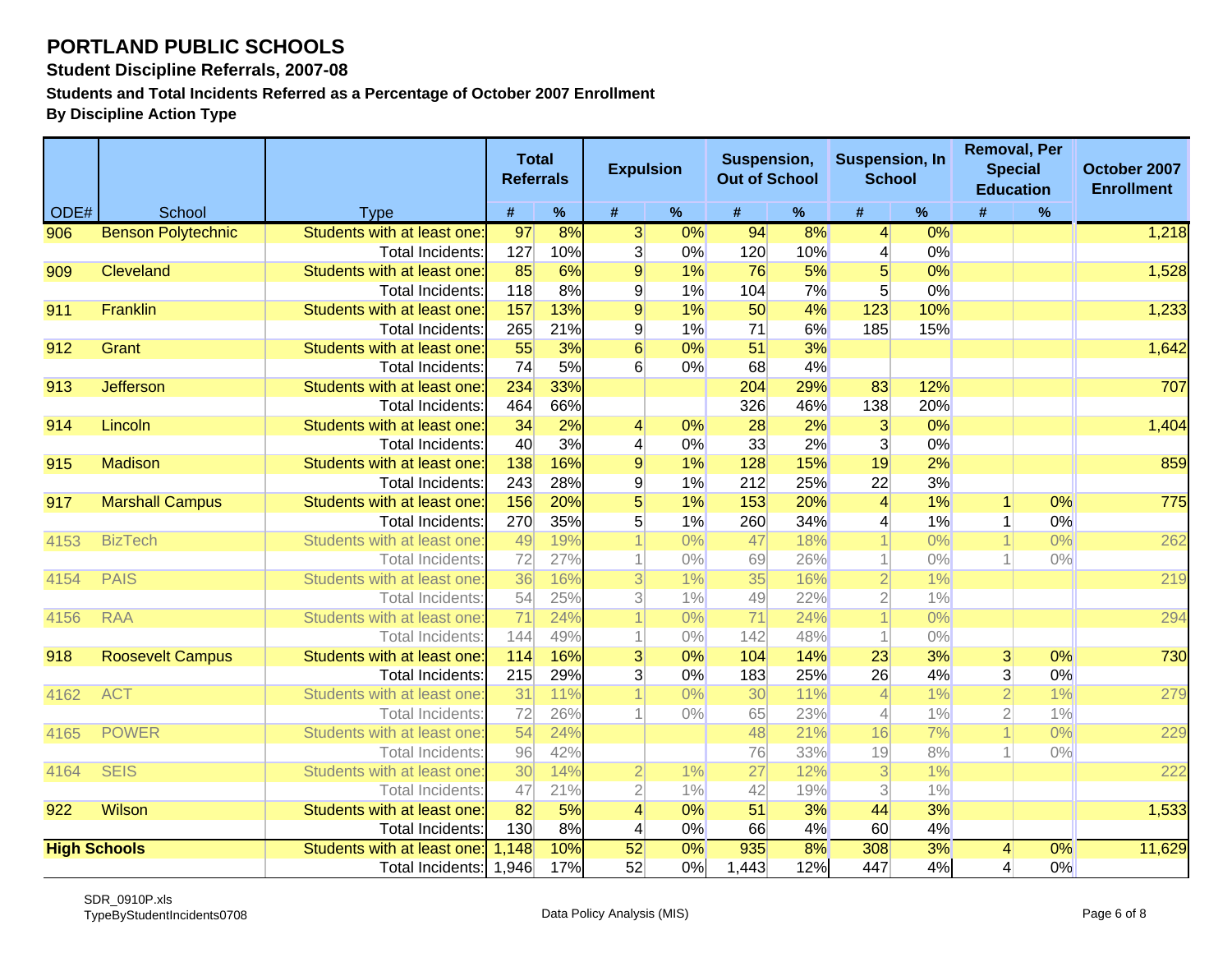#### **Student Discipline Referrals, 2007-08**

**Students and Total Incidents Referred as a Percentage of October 2007 Enrollment**

|      |                               |                             | <b>Total</b>         | <b>Referrals</b> | <b>Expulsion</b> |       | Suspension,<br><b>Out of School</b> |                  | <b>Suspension, In</b><br><b>School</b> |       | <b>Removal, Per</b><br><b>Special</b><br><b>Education</b> |       | October 2007<br><b>Enrollment</b> |
|------|-------------------------------|-----------------------------|----------------------|------------------|------------------|-------|-------------------------------------|------------------|----------------------------------------|-------|-----------------------------------------------------------|-------|-----------------------------------|
| ODE# | School                        | <b>Type</b>                 | #                    | %                | #                | %     | #                                   | %                | #                                      | %     | #                                                         | $\%$  |                                   |
| 4507 | Alliance <sup>1</sup>         | Students with at least one: | 39                   | 13%              | 13               | 4%    | 30                                  | 10%              |                                        |       |                                                           |       | 292                               |
|      |                               | <b>Total Incidents:</b>     | 46                   | 16%              | 13               | 4%    | 33                                  | 11%              |                                        |       |                                                           |       |                                   |
| 916  | <b>MLC</b>                    | Students with at least one: | $6\overline{6}$      | 1%               |                  |       | 5                                   | 1%               |                                        | 0%    |                                                           |       | 444                               |
|      |                               | <b>Total Incidents:</b>     | $\overline{7}$       | 2%               |                  |       | 6                                   | 1%               |                                        | 0%    |                                                           |       |                                   |
|      | <b>PPS Alternatives</b>       | Students with at least one: | 45                   | 6%               | 13               | $2\%$ | $\overline{35}$                     | $\overline{5\%}$ | $\mathbf{1}$                           | $0\%$ |                                                           |       | 736                               |
|      |                               | Total Incidents:            | 53                   | 7%               | 13               | 2%    | 39                                  | 5%               |                                        | 0%    |                                                           |       |                                   |
| 1812 | C.T.C. Jefferson H.S.         | Students with at least one: | $\blacktriangleleft$ | 5%               |                  |       | 1                                   | 5%               |                                        |       |                                                           |       | 22                                |
|      |                               | Total Incidents:            |                      | 5%               |                  |       |                                     | 5%               |                                        |       |                                                           |       |                                   |
| 1813 | C.T.C. P.S.U.                 | Students with at least one: |                      | 6%               |                  |       |                                     | 6%               |                                        |       |                                                           |       | 17                                |
|      |                               | <b>Total Incidents:</b>     |                      | 6%               |                  |       |                                     | 6%               |                                        |       |                                                           |       |                                   |
| 3506 | Pioneer Programs <sup>1</sup> | Students with at least one: | 118                  | 59%              |                  |       | 118                                 | 59%              |                                        |       |                                                           |       | 199                               |
|      |                               | Total Incidents:            | 269                  | 135%             |                  |       | 269                                 | 135%             |                                        |       |                                                           |       |                                   |
|      | <b>Special Services</b>       | Students with at least one: | 120                  | 50%              |                  |       | 120                                 | 50%              |                                        |       |                                                           |       | 238                               |
|      |                               | Total Incidents:            | 271                  | 114%             |                  |       | 271                                 | 114%             |                                        |       |                                                           |       |                                   |
| 4400 | <b>Arthur Academy</b>         | Students with at least one: |                      |                  |                  |       |                                     |                  |                                        |       |                                                           |       | 117                               |
|      |                               | <b>Total Incidents:</b>     |                      |                  |                  |       |                                     |                  |                                        |       |                                                           |       |                                   |
| 3451 | <b>CM2 Opal School</b>        | Students with at least one: |                      |                  |                  |       |                                     |                  |                                        |       |                                                           |       | 76                                |
|      |                               | <b>Total Incidents:</b>     |                      |                  |                  |       |                                     |                  |                                        |       |                                                           |       |                                   |
| 3991 | Emerson                       | Students with at least one: | $\mathbf{1}$         | 1%               |                  |       |                                     | 1%               |                                        |       |                                                           |       | $131$                             |
|      |                               | Total Incidents:            | $\mathbf 1$          | 1%               |                  |       |                                     | 1%               |                                        |       |                                                           |       |                                   |
| 4464 | <b>LEP Charter HS</b>         | Students with at least one  | 40                   | 27%              | $\overline{2}$   | 1%    | 40                                  | 27%              |                                        | 1%    |                                                           | 1%    | 147                               |
|      |                               | Total Incidents:            | 64                   | 44%              | $\overline{2}$   | 1%    | 60                                  | 41%              |                                        | 1%    |                                                           | 1%    |                                   |
| 4534 | <b>Portland Village</b>       | Students with at least one: | $\blacktriangleleft$ | 1%               |                  |       |                                     | 1%               |                                        |       |                                                           |       | 155                               |
|      |                               | Total Incidents:            |                      | 1%               |                  |       |                                     | 1%               |                                        |       |                                                           |       |                                   |
| 4212 | <b>SEI Academy</b>            | Students with at least one: | 21                   | 15%              |                  | 1%    | 15                                  | 11%              | 12                                     | 9%    |                                                           |       | 137                               |
|      |                               | Total Incidents:            | 30 <sup>°</sup>      | 22%              |                  | 1%    | 17                                  | 12%              | 12                                     | 9%    |                                                           |       |                                   |
| 3616 | <b>Trillium</b>               | Students with at least one: |                      |                  |                  |       |                                     |                  |                                        |       |                                                           |       | 314                               |
|      |                               | <b>Total Incidents:</b>     |                      |                  |                  |       |                                     |                  |                                        |       |                                                           |       |                                   |
|      | <b>Charter Schools</b>        | Students with at least one: | 63                   | 6%               | 3 <sup>1</sup>   | $0\%$ | 57                                  | 5%               | 13                                     | $1\%$ |                                                           | $0\%$ | 1,077                             |
|      |                               | <b>Total Incidents:</b>     | 96                   | 9%               | 3                | 0%    | 79                                  | 7%               | 13                                     | 1%    |                                                           | 0%    |                                   |
|      | <b>District Summary</b>       | Students with at least one: | 3,524                | 8%               | 110              | $0\%$ | 3,072                               | 7%               | 759                                    | 2%    | $\overline{9}$                                            | 0%    | 43,749                            |
|      |                               | Total Incidents: 6,446      |                      | 15%              | 110              | 0%    | 5,305                               | 12%              | 1,022                                  | 2%    | 9                                                         | 0%    |                                   |